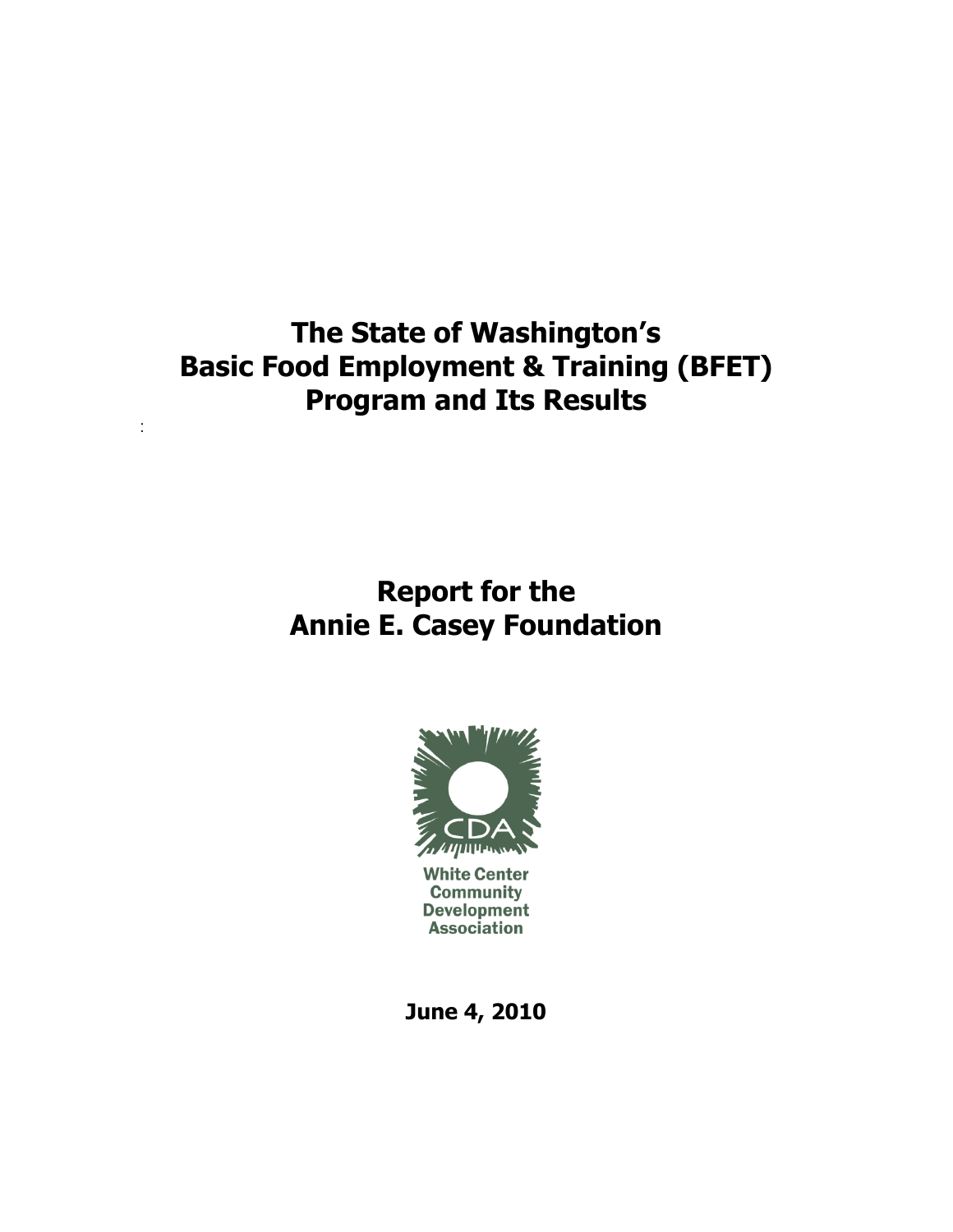## **The State of Washington's Basic Food Employment & Training (BFET) Program and Its Results**

## **Executive Summary**

The State of Washington's Basic Food Employment and Training (BFET) 50/50 reimbursement program with third party match, established in 2005, provides recipients of Basic Food (the state's name for the federal Supplemental Nutrition Assistance Program (SNAP), formerly food stamps) employment, education, and training services, with the goal of helping them enhance their employability, secure employment, and become economically self-sufficient. Funding comes from a mix of federal, state, local, and private dollars.

Key outcomes of the state's BFET program include:

- An estimated 14,000 people served.
- Almost 11,000 Basic Food recipients and BFET participants receiving education and training services from community colleges, including vocational education, from short term training to one year certificate programs; basic education; and high school completion/GED preparation.
- Over 6,400 participants receiving wrap around supports and support services—and in some instances, vocational education and training—from community based organizations.
- An estimated 70 to 80 percent education and training completion rate.
- An overall entered employment rate of 57 percent.
- Median hourly wages of between \$10.20 an hour and \$10.63 an hour.
- Over \$12.5 million in federal reimbursement funding brought into the state to support the employment, education, and training services provided by community colleges and CBOs to Basic Food recipients participating in the BFET program, with an equal amount coming from state, local, and other sources.

(The full report provides a detailed analysis of these and other outcomes, including their calculation and data sources.)

BFET partners report that the state's BFET program has made it possible to serve people they would not otherwise have been able to serve. For community colleges such as South Seattle Community College and Bellevue College, it has meant being able to provide education and training services to those who would not otherwise have been able to attend because of lack of resources to pay for tuition, books, and fees. It has also meant being able to provide them services and supports that are key to their success. Likewise, for community based organizations such as FareStart, which provides homeless men and women and those at risk of becoming homeless with culinary job training and placement, the state's BFET program has meant being able to expand their capacity to serve additional participants.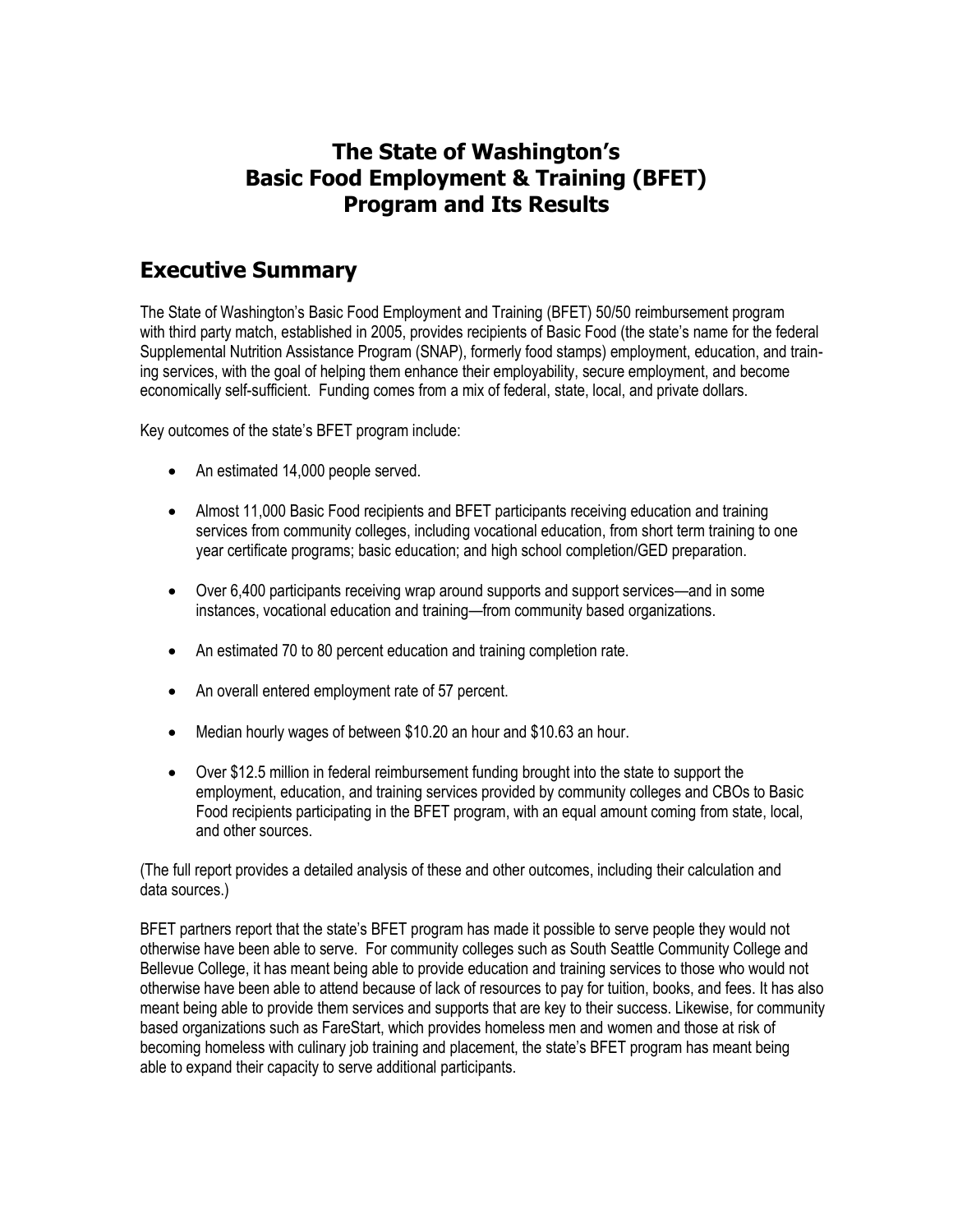In addition to expanding employment, education, and training services, the state's BFET program has also helped enhance services. For example, participating community colleges are now providing BFET participants services and supports aimed at increasing their success rate, including help navigating the college system, enhanced student advising, and career services. And through community college and CBO partnerships, BFET participants receive not only education and training services, but also wrap around supports and support services.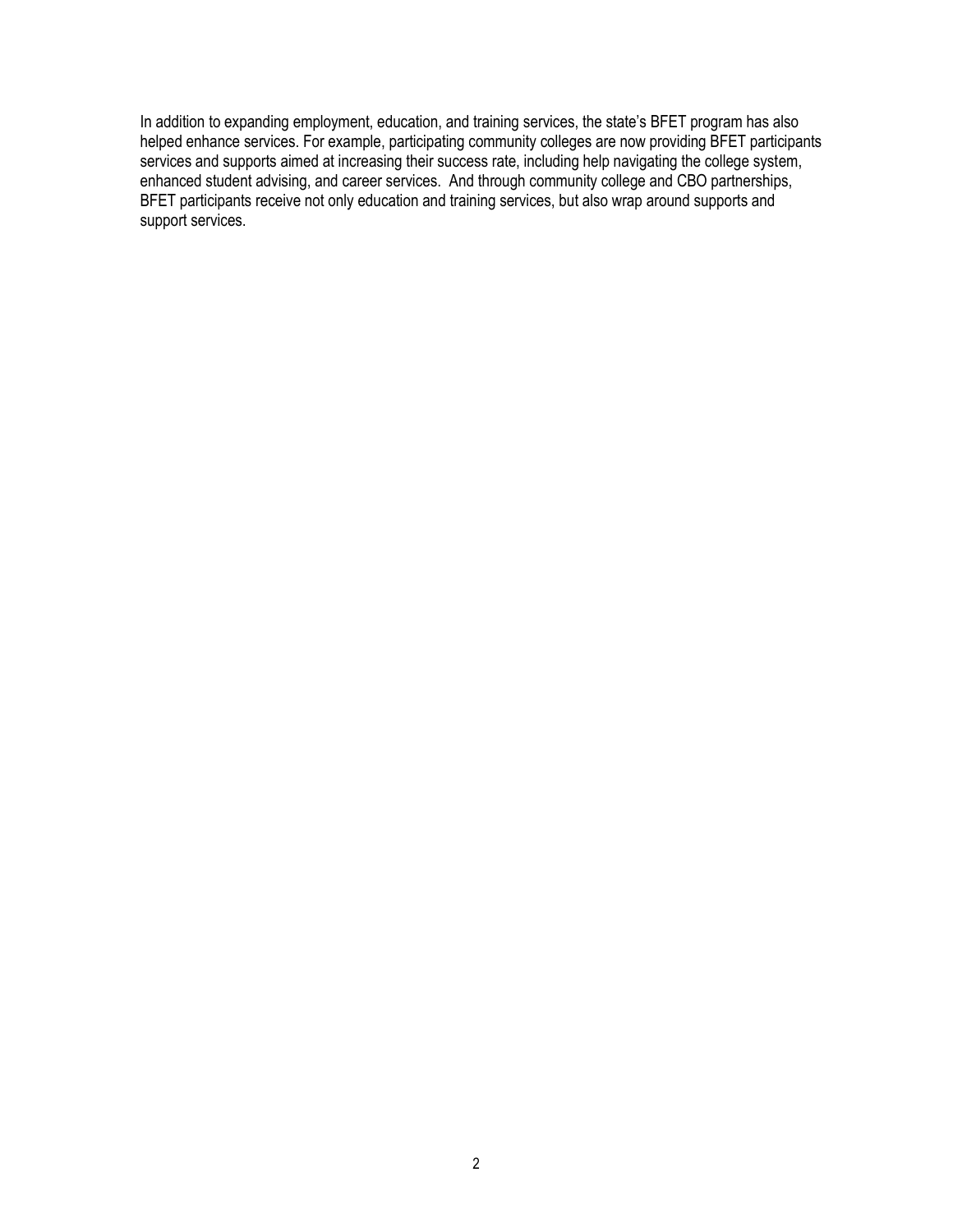## **Introduction**

The Annie E. Casey Foundation and its Making Connections Initiative in Seattle/White Center—now managed locally by the White Center Community Development Association (CDA)—have worked over the last decade to expand and enhance employment, education, and training services provided to residents of low income communities such as White Center, one of the Seattle area's most diverse and impoverished neighborhoods; and to create job pipelines that connect them to family supporting jobs.

The Basic Food Employment and Training (BFET) 50/50 reimbursement program with third party match which provides employment, education, and training services to Basic Food recipients and is funded through a mix of federal, state, local, and private dollars—was seen as one way to advance these goals.

The Annie E. Casey Foundation and its Making Connections Initiative in Seattle/White Center helped to catalyze efforts around launching a BFET program in Washington State and provided technical support to the Washington State Department of Social and Health Services (DSHS) and its community college and community based organization (CBO) partners in developing and implementing the initial BFET plan.

Since its start in 2005 as a pilot focusing on White Center and surrounding low income neighborhoods, the State of Washington's BFET program has grown substantially, serving an estimated 14,000 participants over the last five years, including 2,450 from White Center.

This report explores three key questions:

- To what extent has the State of Washington's BFET program expanded and enhanced employment, education, and training opportunities for low income people – specifically, Basic Food recipients?
- Has the state's BFET program improved the employment and earnings of Basic Food recipients participating in the program?
- What services and supports are key to improving their employment and earnings?

After providing a brief overview of the State of Washington's BFET program, the report examines BFET participants, including numbers served and populations targeted; BFET employment, education, and training services, including numbers receiving various services and providers of these services; BFET partners and their BFET programs; BFET funding; and the employment and earnings outcomes of BFET participants, as well as education and training outcomes. It also profiles several BFET participants.

The report draws largely on data from the Washington State Department of Social and Health Services, the Washington State Board for Community and Technical Colleges; and participating community colleges and CBOs. Interviews were also conducted with selected community colleges and CBOs.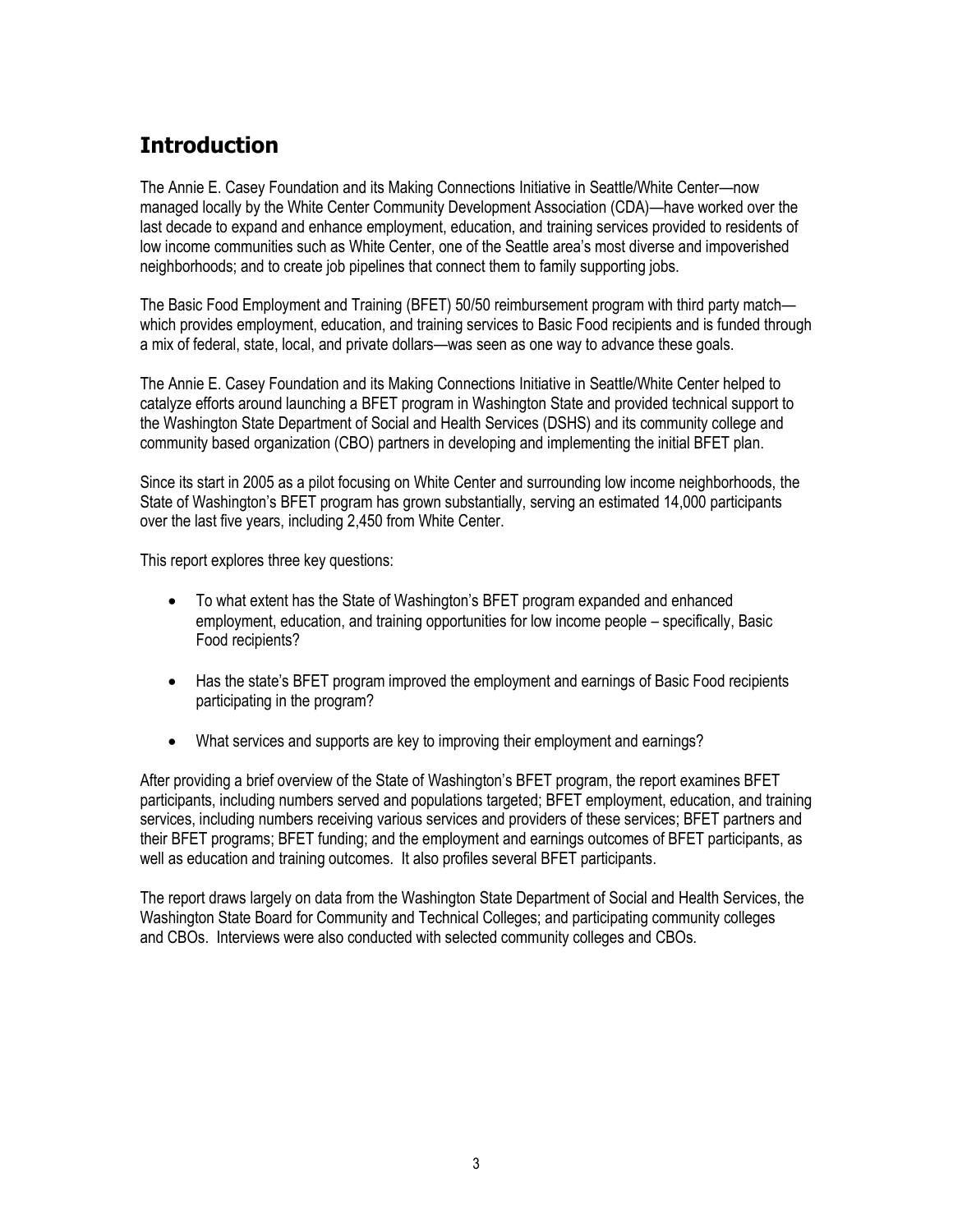## **The State of Washington's BFET Program**

## **BFET Program Overview**

The State of Washington's Basic Food Employment and Training (BFET) 50/50 reimbursement program with third party match, established in 2005, provides recipients of Basic Food (the state's name for the federal Supplemental Nutrition Assistance Program (SNAP), formerly food stamps) employment, education, and training services, with the goal of helping them enhance their employability, secure employment, and become economically self-sufficient. Funding comes from a mix of federal, state, local, and private dollars.

The state's BFET program uses an innovative third party match in which community colleges and community based organizations receive a 50 percent federal reimbursement for nonfederal funds spent providing employment, education, and training services to Basic Food recipients. Sources of nonfederal funds include state, local, and private dollars.

The program is administered by the Washington State Department of Social and Health Services, which submits an annual BFET plan to the federal Food and Nutrition Services, and contracts with community colleges and CBOs to provide Basic Food recipients employment, education and training services.

## **BFET Participants**

Since 2005, the State of Washington's BFET program has served an estimated 14,000 people. (This figure may include some double counting because BFET participants can leave and re-enter the program.)

From the  $4<sup>th</sup>$  Quarter of 2007 through the  $4<sup>th</sup>$  Quarter of 2009—the time period for which more detailed information on cohorts of BFET participants is available—there were 8,557 BFET participants. During this time period, the number of BFET participants grew steadily, from 381 in the 2007 Quarter 4 cohort to 1,582 in the 2009 Quarter 3 cohort. The 2009 Quarter 4 cohort, however, had 747 participants.

| Cohort         | Number |
|----------------|--------|
| 2007 Quarter 4 | 381    |
| 2008 Quarter 1 | 750    |
| 2008 Quarter 2 | 505    |
| 2008 Quarter 3 | 995    |
| 2008 Quarter 4 | 735    |
| 2009 Quarter 1 | 1,577  |
| 2009 Quarter 2 | 1,285  |
| 2009 Quarter 3 | 1,582  |
| 2009 Quarter 4 | 747    |

### **Number of BFET Participants**

*Source*: Washington State Department of Social and Health Services, May 26, 2010

BFET participants are all low income adults – those with incomes below 200 percent of the federal poverty level, the income eligibility requirement for Basic Food in Washington State. Specific groups served include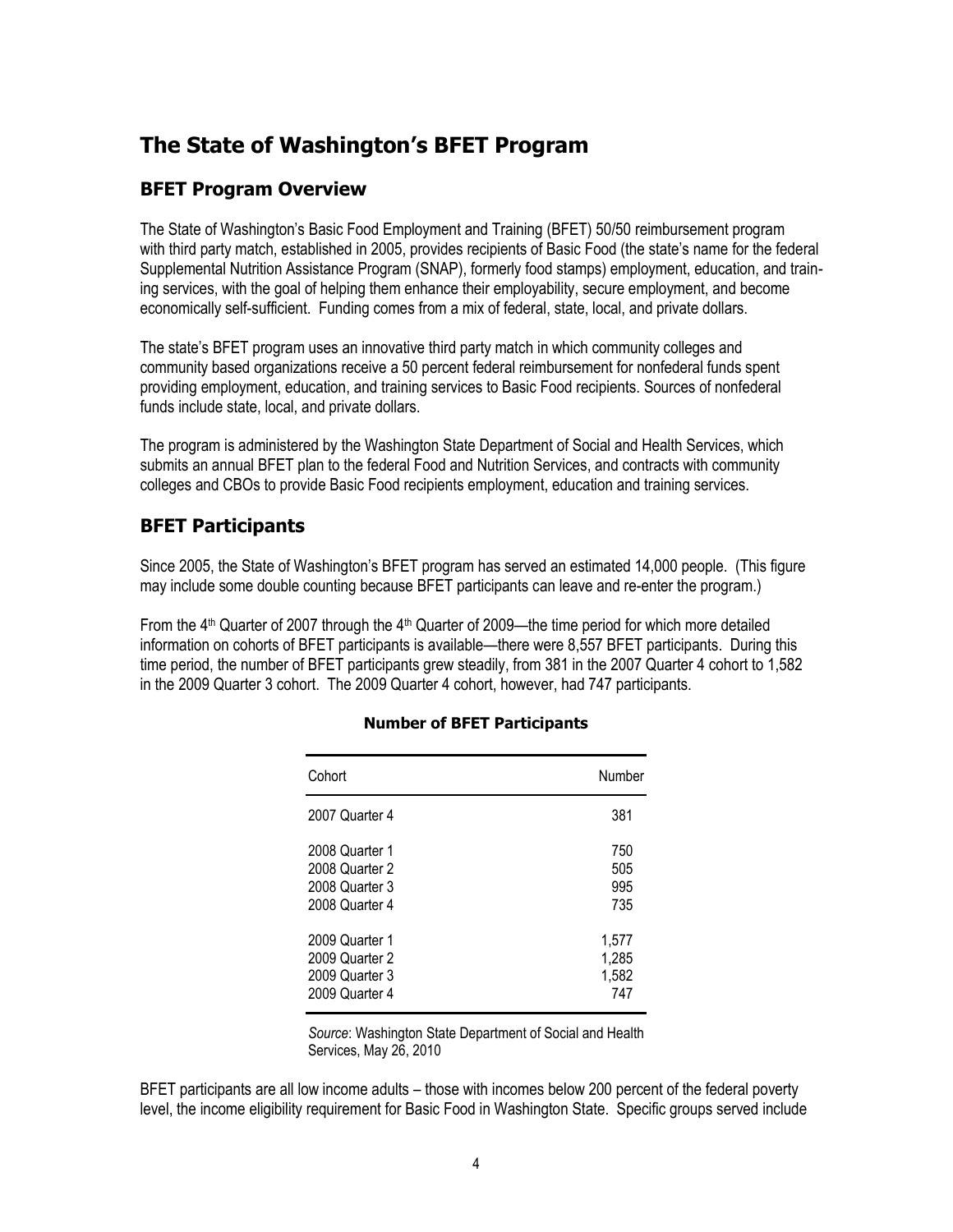low skill adults; people of color; immigrants and refugees; the homeless; women and families with barriers; and ex-offenders. (For more information on the demographics of BFET participants, see the BFET Program Profiles section below.)

## **BFET Employment, Education & Training Services**

Employment, education, and training services provided as part of the state's BFET program include:

- Assessment
- Case management
- Job readiness training
- Basic education, including literacy, math, English as a Second Language (ESL), and GED preparation
- Vocational education
- Job search assistance
- Job placement
- Support services (e.g., transportation, child care, housing, and clothing)
- Skill and wage progression

Of the 8,557 BFET participants in the 2007 Quarter 4 through 2009 Quarter 4 cohorts, 2,083 (or 24 percent) received job search assistance; 4,594 (or 54 percent) received basic education, GED preparation, job readiness training, or vocational education alone; and 1,880 (or 22 percent) received multiple services.

| Cohort         | Job Search | Basic Ed, GED Prep<br>Job Readiness Training,<br>Voc Ed Alone | Multiple<br>Services | Total |
|----------------|------------|---------------------------------------------------------------|----------------------|-------|
| 2007 Quarter 4 | 113        | 164                                                           | 104                  | 381   |
| 2008 Quarter 1 | 171        | 409                                                           | 170                  | 750   |
| 2008 Quarter 2 | 150        | 213                                                           | 142                  | 505   |
| 2008 Quarter 3 | 184        | 588                                                           | 223                  | 995   |
| 2008 Quarter 4 | 203        | 338                                                           | 194                  | 735   |
| 2009 Quarter 1 | 317        | 947                                                           | 313                  | 1,577 |
| 2009 Quarter 2 | 393        | 616                                                           | 276                  | 1,285 |
| 2009 Quarter 3 | 299        | 1,008                                                         | 275                  | 1,582 |
| 2009 Quarter 4 | 253        | 311                                                           | 183                  | 747   |

#### **Number of BFET Participants by Employment, Education & Training Services Provided**

*Source*: Washington State Department of Social and Health Services, May 26, 2010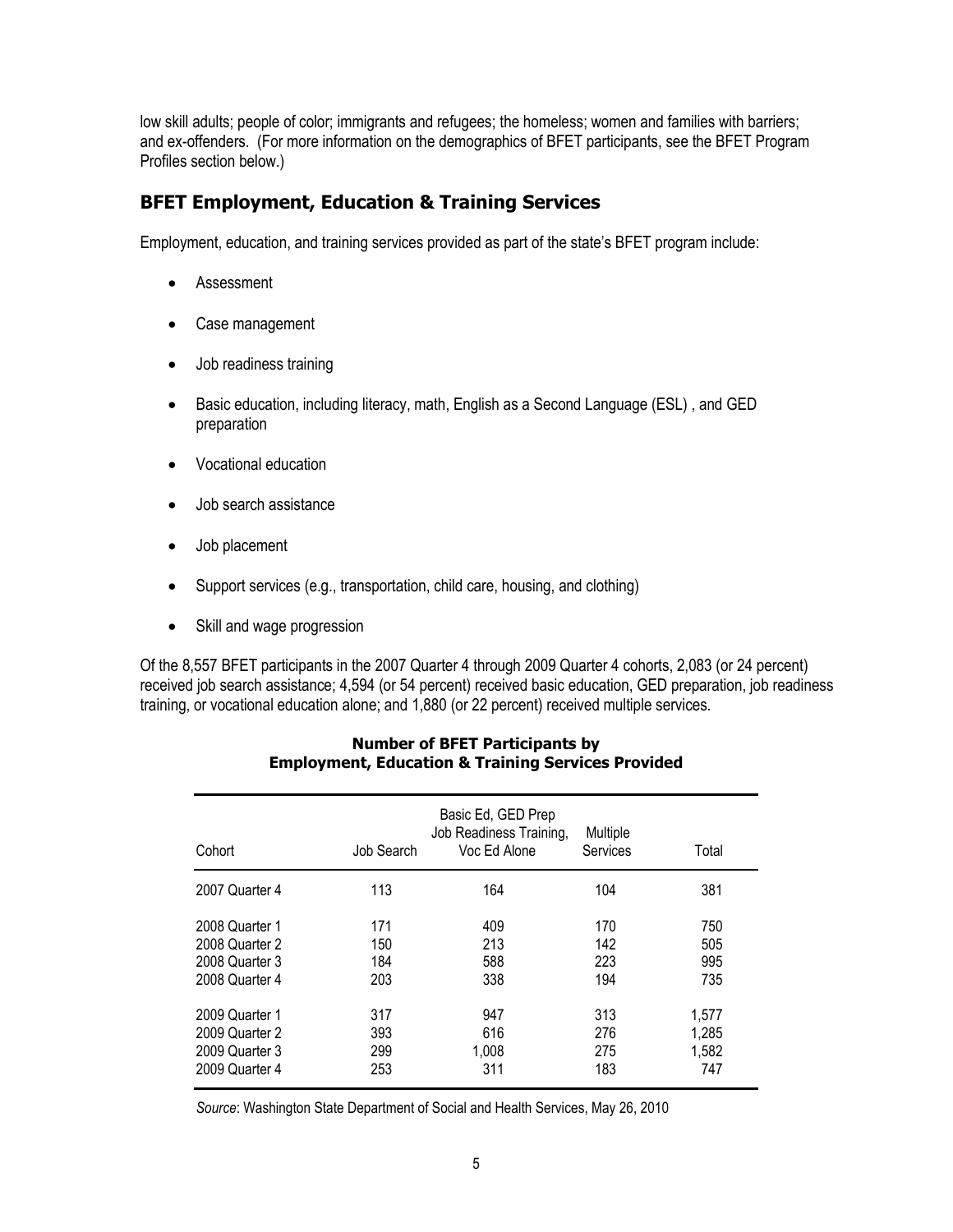Of the 4,594 receiving education and training services, 519 (or 11 percent) participated in basic education, 152 (or 3 percent) participated in GED preparation, 70 (or 2 percent) participated in job readiness training, and 3,853 (or 84 percent) participated in vocational education.

BFET services are provided by community and technical colleges, and community based organizations. Community and technical colleges provide BFET participants education and training, along with assistance with enrollment and financial aid, advising, and student support services. Currently, there are 12 participating community and technical colleges. State Board for Community and Technical Colleges (SBCTC) data from a sample of three participating community colleges show the highest enrollments are in vocational preparatory programs (37 percent), followed by vocational supplemental or upgrading job skills (17 percent), developmental education (15 percent), and high school diploma/GED (12 percent).

Some CBOs provide wrap around supports and case management in partnership with community colleges that provide the education and training, while others operate stand alone programs. Currently, there are six participating CBOs.

(For more information on the BFET programs of community and technical colleges and CBOs, see the BFET Program Profiles section below.)

| <b>BFET Partner</b>                                                                                                                                                                                                                                                                                                                                                                                                                                                                    | Number of BFET Participants                                                                     |
|----------------------------------------------------------------------------------------------------------------------------------------------------------------------------------------------------------------------------------------------------------------------------------------------------------------------------------------------------------------------------------------------------------------------------------------------------------------------------------------|-------------------------------------------------------------------------------------------------|
| <b>Community Colleges</b>                                                                                                                                                                                                                                                                                                                                                                                                                                                              |                                                                                                 |
| <b>Bellevue Community College</b><br><b>Bellingham Technical College</b><br><b>Edmonds Community College</b><br><b>Everett Community College</b><br><b>Green River Community College</b><br><b>Highline Community College</b><br>North Seattle Community College<br>Renton Technical College<br><b>Shoreline Community College</b><br><b>Skagit Valley Community College</b><br>South Seattle Community College<br>Seattle Central Community College<br><b>Community College Total</b> | 948<br>1,111<br>866<br>244<br>972<br>798<br>1,264<br>304<br>503<br>400<br>3,356<br>99<br>10,865 |
| CBOs                                                                                                                                                                                                                                                                                                                                                                                                                                                                                   |                                                                                                 |
| Cares of Washington<br>FareStart<br>Port Jobs<br>Refugee Federation Service Center<br>Seattle Jobs Initiative<br>YWCA of Seattle-King County-Snohomish County<br><b>CBO</b> Total                                                                                                                                                                                                                                                                                                      | 171<br>389<br>3,118<br>238<br>1,739<br>757<br>6.412                                             |

#### **Number of BFET Participants by Community College & Community Based Organization, 2005 - 2010**

*Source*: Washington State Department of Social and Health Services, April 29, 2010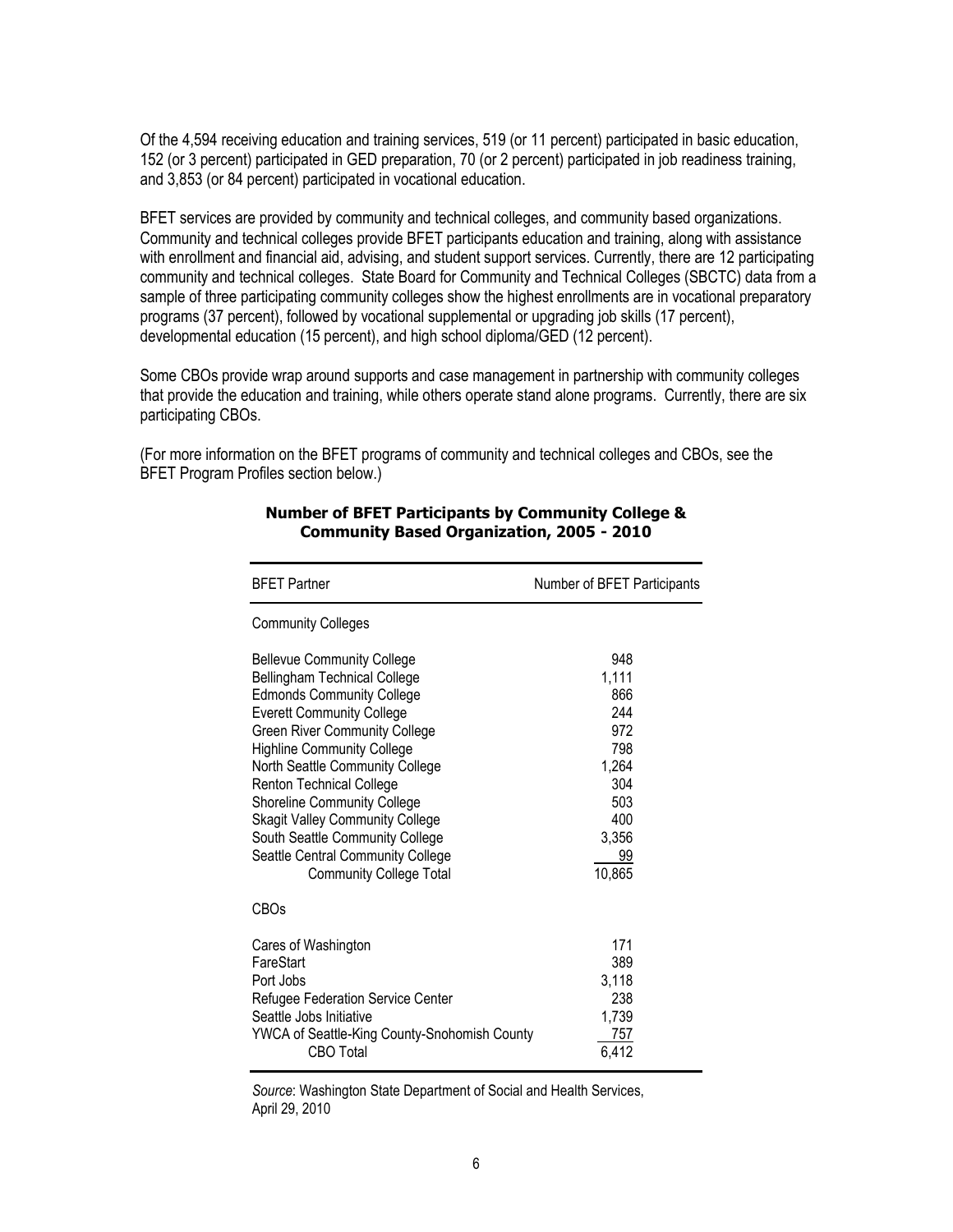## **BFET Program Profiles**

BFET partner agencies and their BFET programs include:

• Seattle Jobs Initiative (SJI) – SJI's BFET program offers participants different routes to employment, including direct job placement and sector training. As part of direct job placement, SJI's CBO partners provide BFET participants wrap around supports: recruitment, assessment, job readiness training, barrier removal, case management, job placement, and retention services. They also receive needed support services, including transportation, housing, child care, and medical related assistance. As part of sector training, they have access to community college education and training—lasting 11 to 22 weeks—as well as instruction in soft/success skills, interviewing, job search and resume writing, in addition to wrap around supports and support services.

In addition to being a BFET partner, SJI also conducts Basic Food outreach, helping people enroll in Basic Food. SJI has helped at least 45 percent of its BFET participants enroll in Basic Food (prior to their enrollment in BFET), thus helping to increase the take up rate for Basic Food.

Demographics of SJI's BFET participants include:

- Race/Ethnicity People of color make up almost three quarters of SJI BFET participants. African Americans/Blacks make up about 47 percent of all participants, followed by whites, 26 percent; Asians/Pacific Islanders/Filipinos, 13 percent; Latinos, five percent; multi-ethnic, four percent; and American Indians/Alaskan Natives, two percent.
- Gender Men make up 69 percent of SJ BFET participants and women, 31 percent.
- Age The average is 37 years of age.
- Educational Attainment 27 percent have less than a high school diploma; 23 percent have a high school diploma; 14 percent have a GED certificate; 21 percent have some postsecondary education and training, but no certificate or degree; eight percent have a vocational/technical certificate; four percent have an associate's degree; and four percent have a bachelor's degree or more.
- Marital Status 61 percent are single; 14 percent live with a spouse or partner; and 18 percent are widowed, divorced, or separated.
- Children 79 percent have no children in the household; 11 percent have one child in the household; six percent have two children in the household; and three percent have three children in the household.
- Language proficiency 12 percent have difficulty with English.
- Housing 17 percent are homeless; 12 percent are in transitional housing; 11 percent are living with someone temporarily; seven percent live in public housing or receive government housing assistance; 44 percent rent a house or apartment; and nine percent own a home.
- Conviction 59 percent have no prior convictions; 41 percent have prior convictions.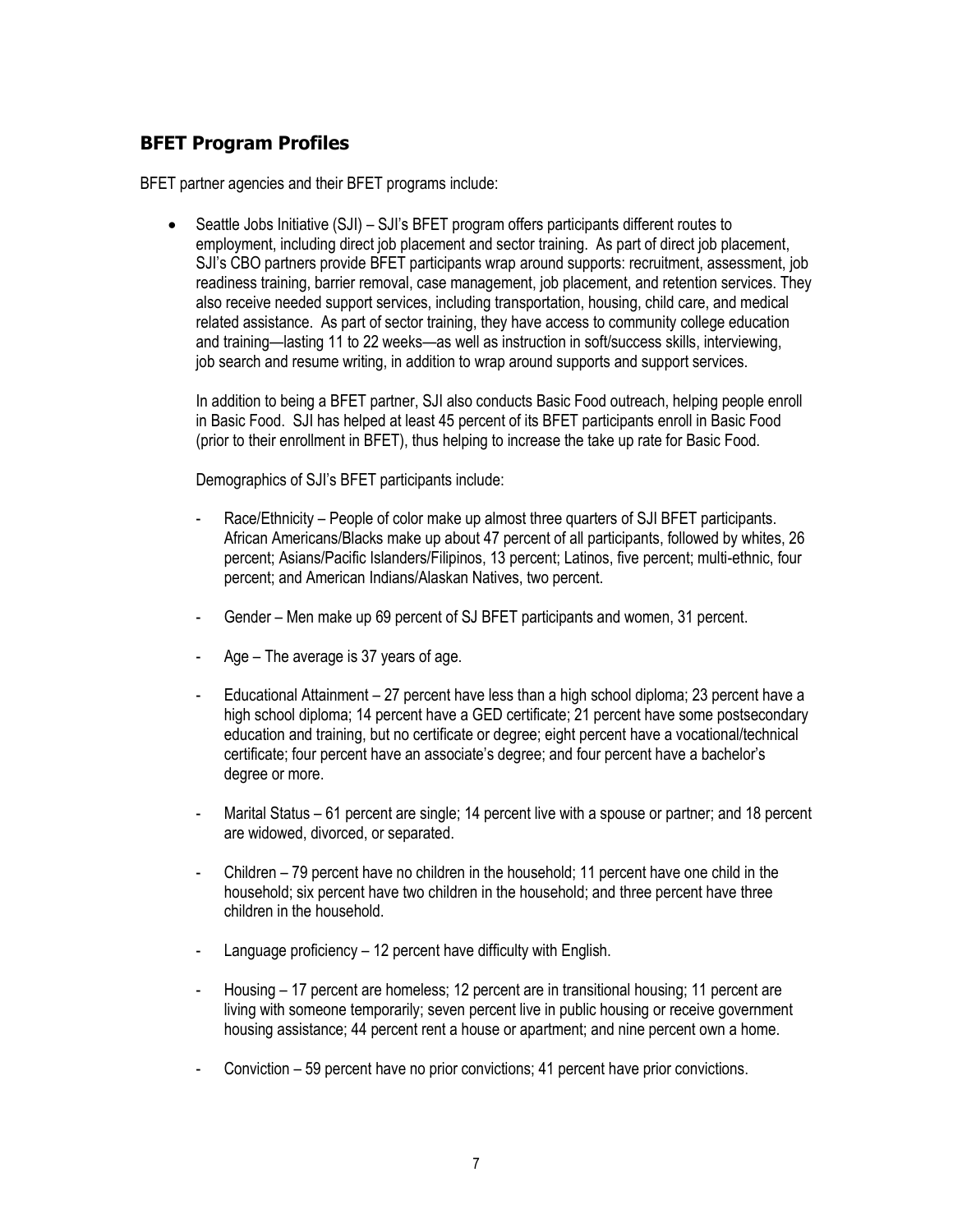- Income – The median family income is \$6,000 a year. Almost three quarters report incomes of less that \$12,000 a year. 30 percent report incomes of less than \$3,000 a year.

About 68 percent of SJI BFET participants enroll in sector training, which includes manufacturing, office occupations, construction, automotive, and weatherization. About 31 percent enroll in direct job placement.

Cumulatively, SJI has served 1,739 BFET participants, according to DSHS' data.

SJI's BFET reimbursement dollars are City of Seattle general revenue dollars and foundation grants.

 YWCA of Seattle-King County-Snohomish County – The YWCA operates two BFET programs. One is a stand alone program that provides BFET participants assessment, job readiness training, job search assistance, career planning and development, job placement, case management, and support supports. The other is a partnership with community colleges in which community colleges provide education and training, and the YWCA provides case management, job search assistance, and support services such as transportation, child care, housing, and medical related assistance. All of which is designed to help increase college attainment.

The YWCA's target population includes women and families with barriers, immigrants and refugees, and public housing residents. The target population varies from one geographic area to another. For example, in White Center, it's largely immigrants and refugees; in South King County, it's largely Latino families; and on the Eastside, it's more those who have recently lost their jobs and are on Basic Food for the first time.

With changes in the economy and labor market, the YWCA has seen a shift toward its community college partnership program.

The YWCA has three case managers dedicated to serving BFET participants.

Cumulatively, the YWCA has served 757 BFET participants, according to DSHS' data.

The YWCA's BFET reimbursement dollars are city dollars (Bellevue and Redmond), foundation grants, and the YWCA's own funds.

- FareStart FareStart is a culinary job training and placement program for homeless men and women, and those at risk of becoming homeless. Its 16 week comprehensive training program includes:
	- Culinary training taught through a combination of classroom instruction and hands on training in the FareStart kitchen that produces meals for its restaurant, catering service, and contract meals program that serves shelters and child care centers. (The revenue generated through these enterprises goes directly to support the FareStart job training and placement program.)
	- Case management and support services that help participants with the complexities of day to day life, including advising on how to organize and manage issues such as transportation, health care, and housing.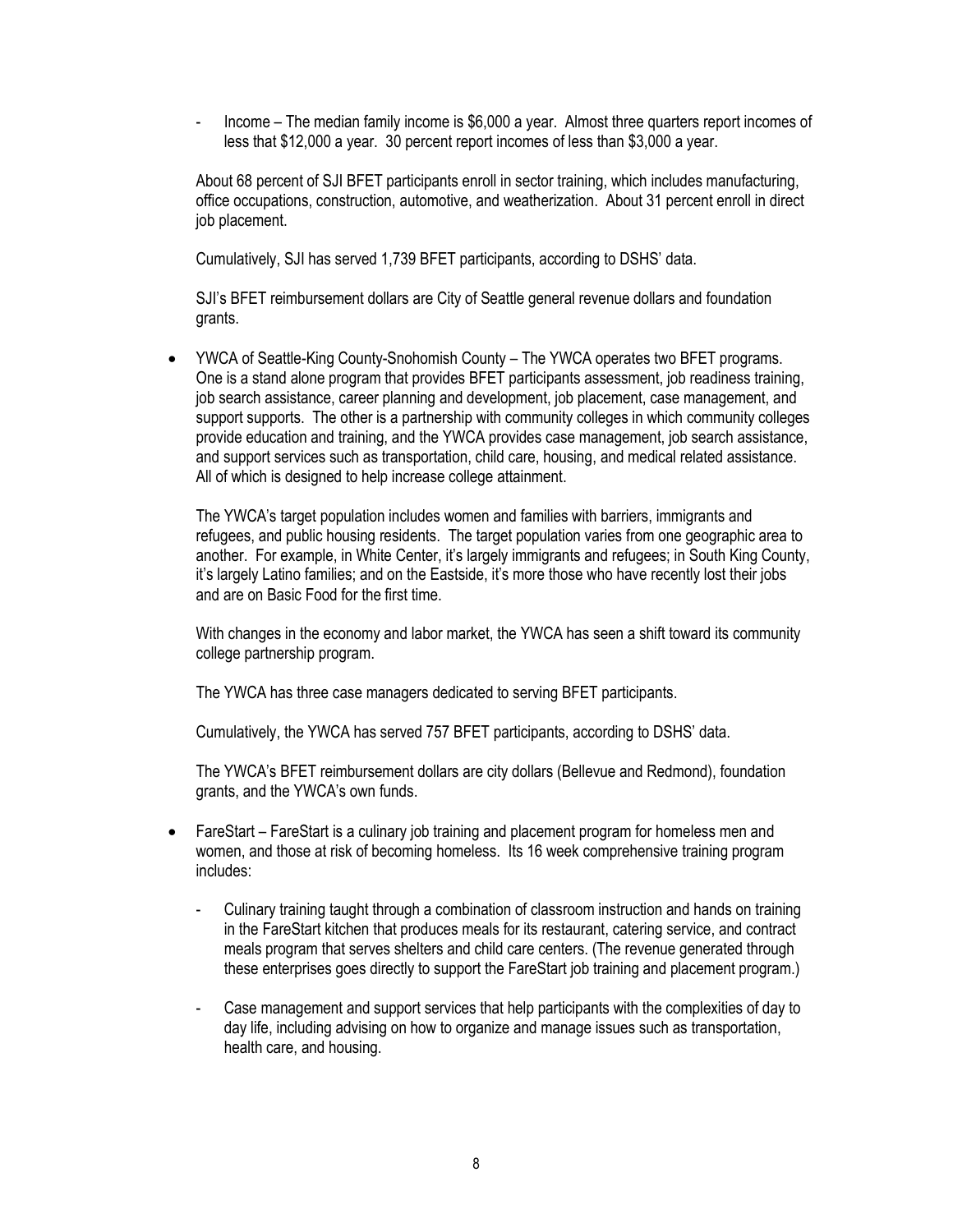- Life skills training that teaches participants how to set goals, work as part of a team, and make positive choices. Training focuses on workplace essentials such as conflict resolution, stress and anger management, time management, and personal presentation.
- Job placement and retention services that help participants find and retain jobs, and achieve wage progression.

Overall, FareStart has a training completion rate of 58 percent, a job placement rate of 80 percent, and a six month job retention rate of 80 percent.

BFET has enabled FareStart to expand its training and job placement program, so that it can serve more homeless men and women as well as those at risk of being homeless. Virtually all are BFET eligible.

Cumulatively, FareStart has served 389 BFET participants, according to DSHS' data.

FareStart's BFET reimbursement dollars are private dollars.

 South Seattle Community College – South Seattle Community College was the first community college to participate in the state's BFET program. In the fall of 2005, South Seattle Community College had fewer than 20 BFET participants. Now, it has about 650 a quarter.

BFET has enabled South Seattle Community College to expand educational access to these participants who would not otherwise have been able to attend because of their lack of resources to pay for tuition, books, and fees, according to the college. And it would have lacked the resources to provide them the services and supports they need to be successful.

In addition to education and training, South Seattle Community College provides BFET participants assistance with enrollment and financial aid, advising, and student support services. Some of its BFET participants also receive wrap around supports and case management from SJI and other CBOs that are part of the state's BFET program. The community college has found that wrap around supports and case management make a difference to a low income, nontraditional student population.

Cumulatively, South Seattle Community College has served 3,356 BFET participants, according to DSHS' data.

South Seattle Community College's BFET reimbursement dollars are from state, local, and foundation sources.

 Bellevue College – Bellevue College provides BFET participants access to education and training, along with help navigating the college's internal systems. This includes assistance with enrollment and financial aid; strong student advising; help assessing skills and abilities and tying them to the labor market and educational goals; career planning; and help with college success skills such as problem solving and time management. The college has found that—to be successful—a lot of low income, first generation students need such help at the front end. And BFET makes this possible by funding 1.5 FTEs to provide this help.

While Bellevue College provides help navigating the college's internal systems, it partners with CBOs that are also part of the state's BFET program to help BFET participants navigate external systems. This includes providing case management, support services, and job placement. The YWCA, for example, has a case manager on campus two days a week.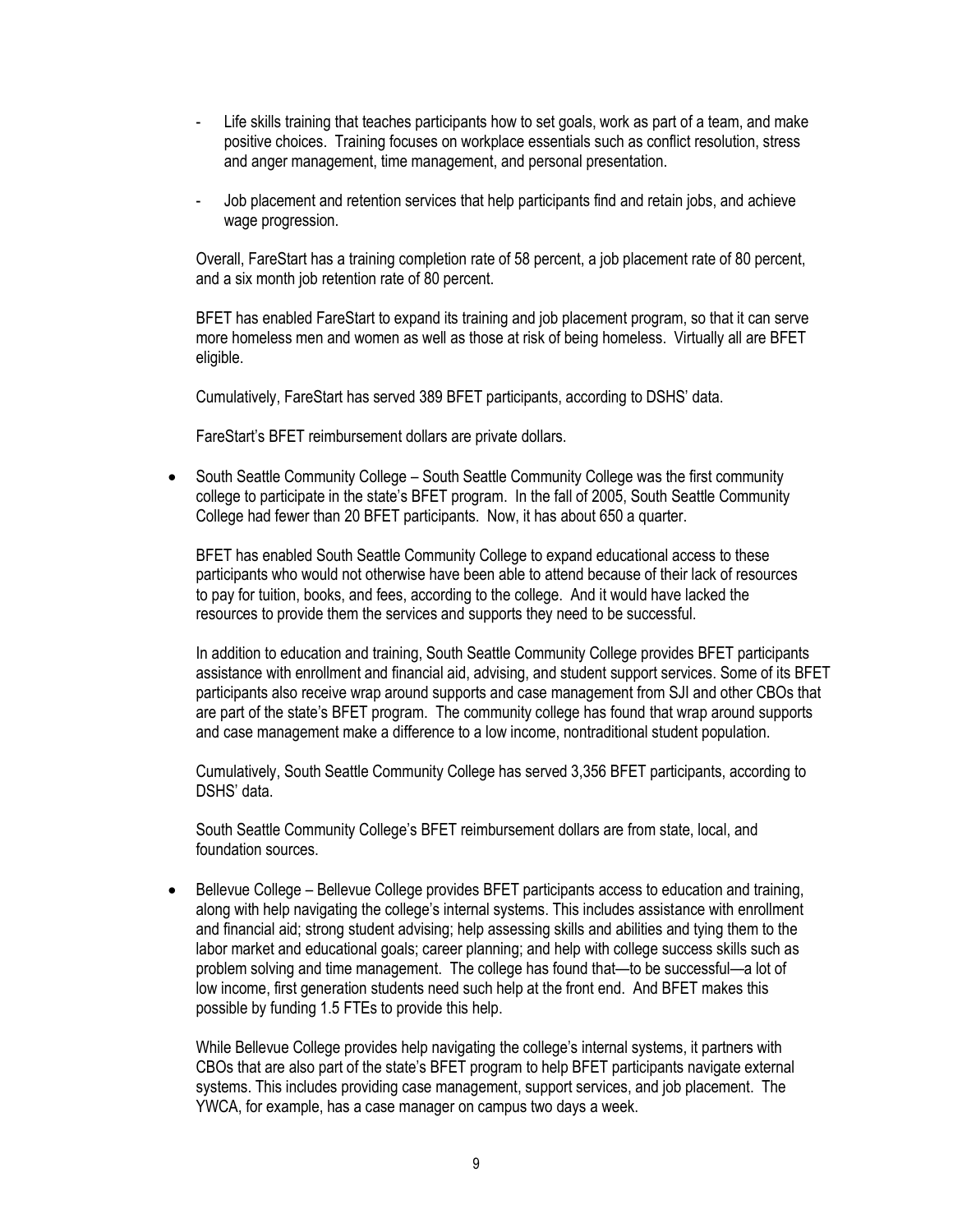Bellevue College is serving a population that otherwise would not have been served, according to the college. Without BFET, they would not have had the resources for tuition, fees, and books. And they would not have had access to help navigating internal and external systems.

Through BFET and the relationships it's helped develop, Bellevue College has learned how to better serve low income, first generation students, according to the college.

Cumulatively, Bellevue College has served 948 BFET participants, according to DSHS' data. This year, the college projects it will serve 400 BFET participants.

Bellevue College's BFET reimbursement dollars are from state and local sources.

• Port Jobs – Port Jobs, through its Airport Jobs center located at Seattle-Tacoma International Airport, provides BFET participants help getting jobs at the airport, including job search assistance, interview preparation training, job placement, intensive case management, and access to support services such as transportation, child care, housing, and heath care assistance, as well as free tax preparation and financial coaching.

Most of those served by Airport Jobs live in the low income communities surrounding the airport, including White Center. Many are immigrants and refugees.

Cumulatively, Port Jobs has served 3,118 BFET participants, according to DSHS's data.

Port Jobs' BFET reimbursement dollars are from local, state, and foundation sources.

### **BFET Funding**

Since the start of the state's BFET program in the fall of 2005 through March 2010, over \$12.5 million in federal reimbursement funding has been brought into the state to support the employment, education, and training services provided by CBOs and community colleges to Basic Food recipients participating in the BFET program. An equal amount of funding has come from state, local, and other sources.

| FFY              | State, Local &<br>Other Funds | Federal<br>Reimbursement | Total        |
|------------------|-------------------------------|--------------------------|--------------|
| 2006             | 704,548<br>\$                 | 704,548<br>\$            | \$1,409,096  |
| 2007             | \$1,436,158                   | \$1,436,158              | \$2,872,316  |
| 2008             | \$3,116,156                   | \$3,116,156              | \$6,232,312  |
| 2009             | \$5,597,897                   | \$5,597,897              | \$11,195,794 |
| 2010 (projected) | \$8,399,669                   | \$8,399,669              | \$16,799,338 |

#### **BFET 50/50 Reimbursement Program Funding, Federal Fiscal Years 2006-2010**

*Source*: Washington State Department of Social and Health Services, 2010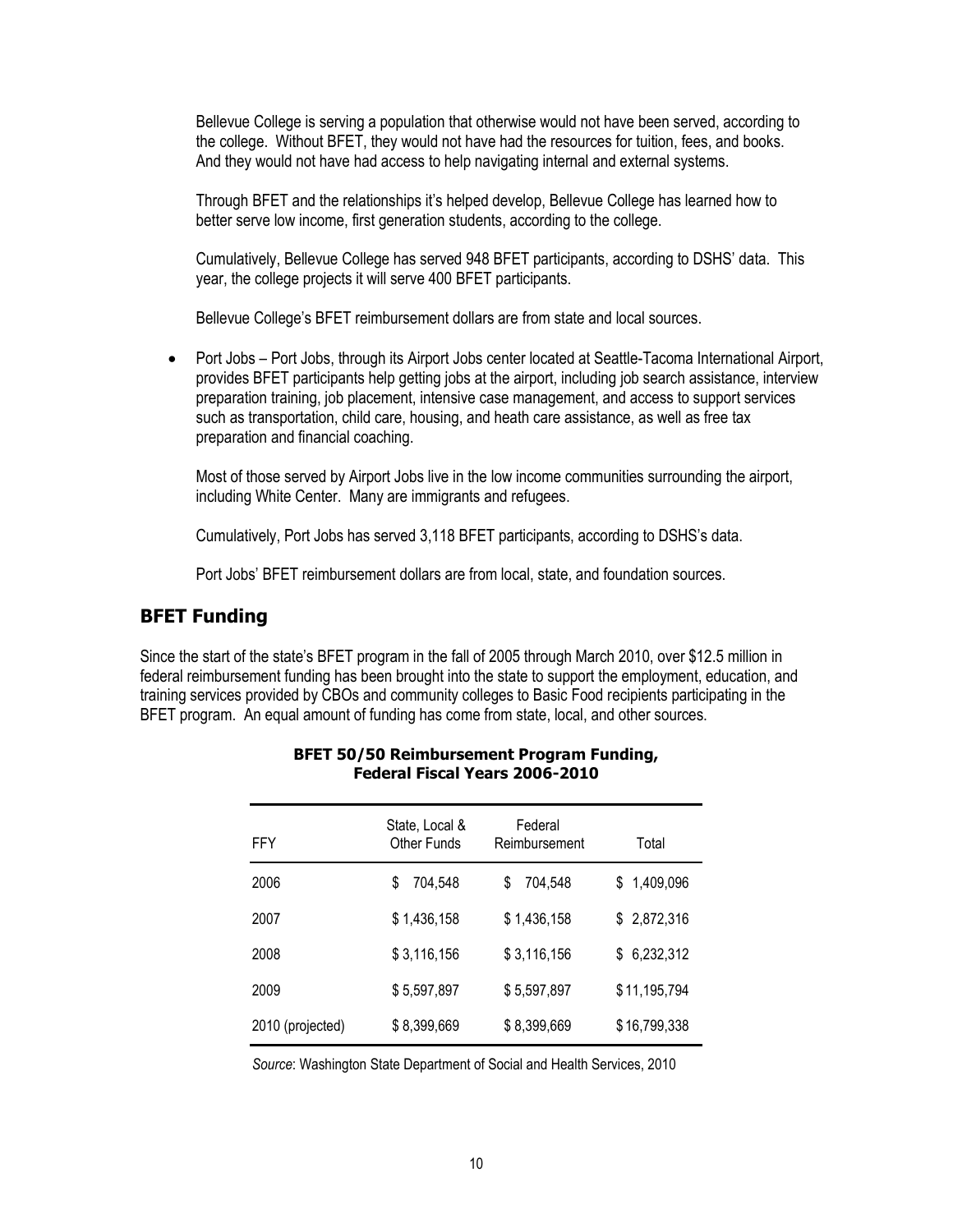## **BFET Outcomes**

\_\_\_\_\_\_\_\_\_\_

## **Employment & Earnings Outcomes**

Four thousand two hundred and eleven BFET participants in the 2007 Quarter 4 through the 2009 Quarter 4 cohorts have gotten jobs to date. BFET participants in the 2007 Quarter 4 through 2008 Quarter 4 cohorts those for which employment data are available for four quarters after their initial quarter of participation—have an overall entered employment rate of 57 percent.\* Median wages range from \$10.20 an hour to \$10.63 an hour.

Currently, data on job retention are not available. However, plans call for measuring job retention one year after completion.

| Cohort                                                               | Number in<br>Cohort            | Number<br>Employed                           | Entered<br><b>Employment Rate</b> | Median<br>Hourly Wage                    |
|----------------------------------------------------------------------|--------------------------------|----------------------------------------------|-----------------------------------|------------------------------------------|
| 2007 Quarter 4                                                       | 381                            | 235                                          | 62%                               | \$10.53                                  |
| 2008 Quarter 1<br>2008 Quarter 2<br>2008 Quarter 3<br>2008 Quarter 4 | 750<br>505<br>995<br>735       | 454<br>259<br>536<br>435                     | 61%<br>51%<br>54%<br>59%          | \$10.25<br>\$10.63<br>\$10.20<br>\$10.33 |
| 2009 Quarter 1<br>2009 Quarter 2<br>2009 Quarter 3<br>2009 Quarter 4 | 1,577<br>1,285<br>1,582<br>747 | 847<br>655<br>649 (to date)<br>141 (to date) | 54% (prelim)                      | \$10.31                                  |

### **BFET Entered Employment Rates & Median Hourly Wages**

*Source*: Washington State Department of Social and Health Services, May 26, 2010

Two year follow up data on BFET participants in the 2007 Quarter 4 cohort show an entered employment rate of 67 percent, with a median hourly wage of \$10.89 an hour. (The 2007 Quarter 4 cohort is the only cohort for which such data are currently available.)

<sup>\*</sup> The entered employment rate is calculated by dividing the number of cohort participants employed in any of the four quarters after their initial quarter of participation by the total number of cohort participants.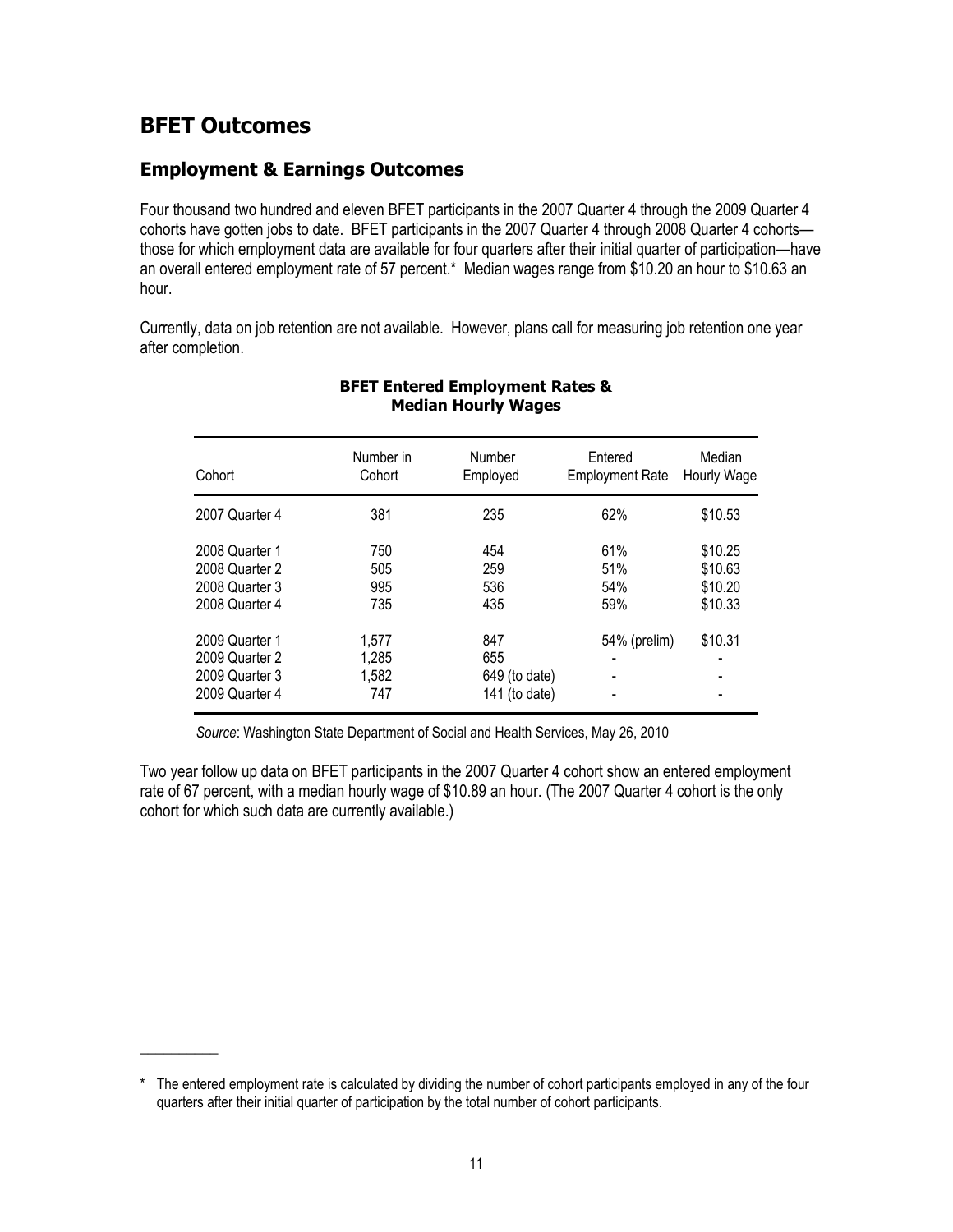Breaking down employment and earnings by services provided to BFET participants in the 2007 Quarter 4 through 2008 Quarter 4 cohorts shows that those receiving job search assistance have the highest entered employment rate in the four quarters after initial participation at 68 percent. This is followed by those receiving multiple services, 57 percent; vocational education alone, 52 percent; and basic education alone, 48 percent. Wages also vary, with those receiving vocational education having somewhat higher median hourly wages.

(Data on the employment and earnings of BFET participants receiving GED preparation alone and job readiness training alone are not presented because of the small number of participants receiving these services alone.)

Employment and earnings by specific employment, education, and training service provided are:

• Job Search – BFET participants receiving job search assistance have an overall entered employment rate of 68 percent. Median wages range from \$10 an hour to \$10.95 an hour.

| Cohort         | Number in | Number   | Entered                | Median      |
|----------------|-----------|----------|------------------------|-------------|
|                | Cohort    | Employed | <b>Employment Rate</b> | Hourly Wage |
| 2007 Quarter 4 | 113       | 80       | 71%                    | \$10.51     |
| 2008 Quarter 1 | 171       | 123      | 72%                    | \$10.12     |
| 2008 Quarter 2 | 150       | 95       | 63%                    | \$10.95     |
| 2008 Quarter 3 | 184       | 125      | 68%                    | \$10.00     |
| 2008 Quarter 4 | 203       | 139      | 69%                    | \$10.00     |

#### **BFET Entered Employment & Median Hourly Wage – Job Search**

*Source*: Washington State Department of Social and Health Services, May 26, 2010

• Basic Education – BFET participants receiving basic education instruction have an overall entered employment rate of 48 percent. Median wages range from \$8.81 an hour to \$12.27 an hour.

#### **BFET Entered Employment & Median Hourly Wage – Basic Education**

| Cohort         | Number in | Number   | Entered                | Median      |
|----------------|-----------|----------|------------------------|-------------|
|                | Cohort    | Employed | <b>Employment Rate</b> | Hourly Wage |
| 2007 Quarter 4 | 16        | 9        | 56%                    | \$8.81      |
| 2008 Quarter 1 | 61        | 21       | 34%                    | \$9.82      |
| 2008 Quarter 2 | 24        | 11       | 46%                    | \$12.27     |
| 2008 Quarter 3 | 50        | 32       | 64%                    | \$10.48     |
| 2008 Quarter 4 | 23        | 10       | 44%                    | \$11.97     |

*Source*: Washington State Department of Social and Health Services, May 26, 2010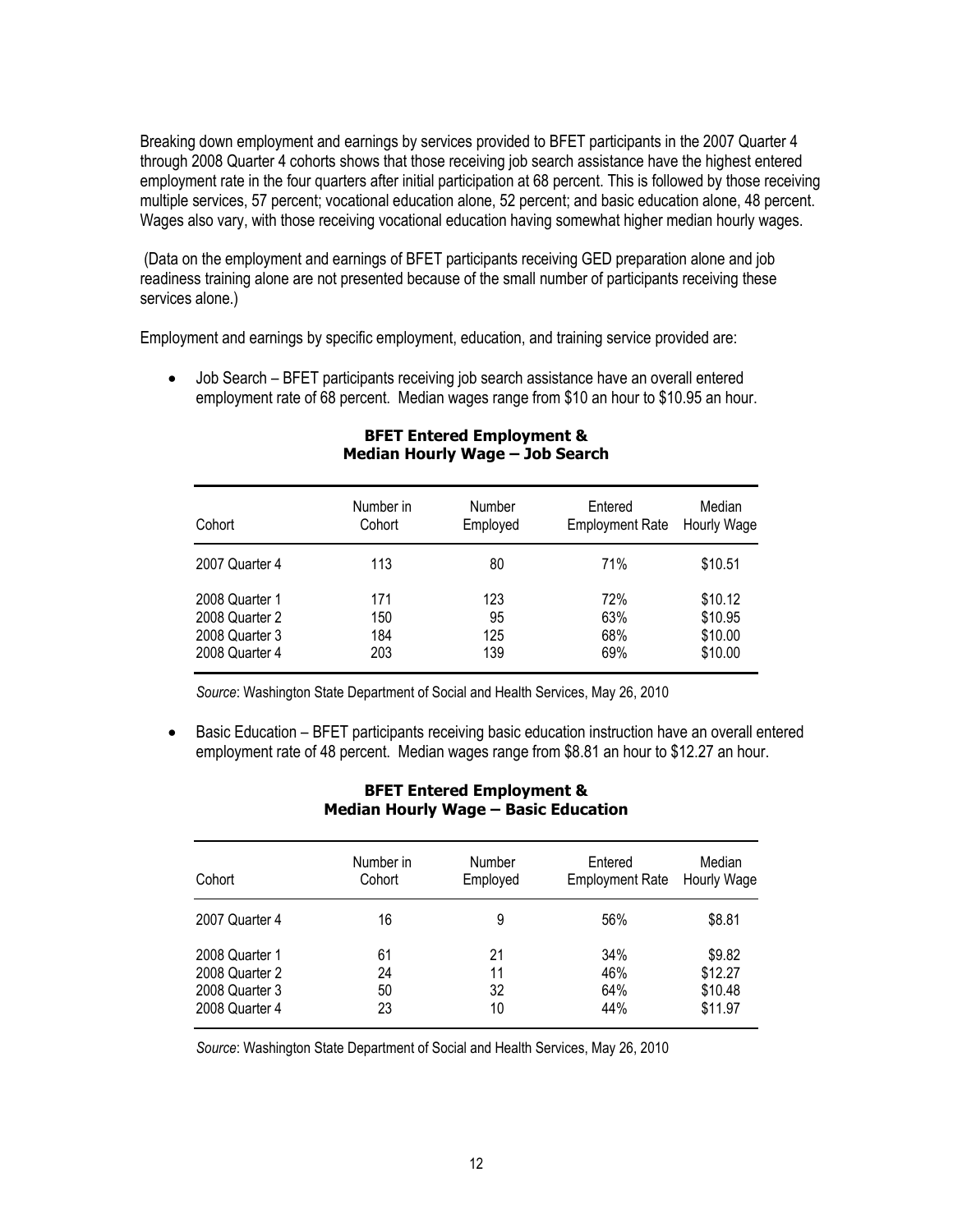Vocational Education – BFET participants receiving vocational education have an overall entered employment rate of 52 percent. Median wages range from \$10.50 an hour to \$11.17 an hour.

| Cohort         | Number in | Number   | Entered                | Median      |
|----------------|-----------|----------|------------------------|-------------|
|                | Cohort    | Employed | <b>Employment Rate</b> | Hourly Wage |
| 2007 Quarter 4 | 129       | 76       | 59%                    | \$11.17     |
| 2008 Quarter 1 | 316       | 177      | 56%                    | \$10.52     |
| 2008 Quarter 2 | 174       | 77       | 44%                    | \$10.98     |
| 2008 Quarter 3 | 515       | 245      | 48%                    | \$10.50     |
| 2008 Quarter 4 | 293       | 169      | 58%                    | \$10.95     |

### **BFET Entered Employment & Median Hourly Wage – Vocational Education**

*Source*: Washington State Department of Social and Health Services, May 26, 2010

 Multiple services – BFET participants receiving multiple services have an overall entered employment rate of 57 percent. Median wages range from \$9.99 an hour to \$10.15 an hour.

| Cohort         | Number in | Number   | Entered                | Median      |
|----------------|-----------|----------|------------------------|-------------|
|                | Cohort    | Employed | <b>Employment Rate</b> | Hourly Wage |
| 2007 Quarter 4 | 104       | 67       | 64%                    | \$10.15     |
| 2008 Quarter 1 | 170       | 113      | 67%                    | \$10.12     |
| 2008 Quarter 2 | 142       | 68       | 48%                    | \$9.99      |
| 2008 Quarter 3 | 223       | 122      | 55%                    | \$10.03     |
| 2008 Quarter 4 | 194       | 108      | 56%                    | \$10.08     |

#### **BFET Entered Employment & Median Hourly Wage – Multiple Services**

*Source*: Washington State Department of Social and Health Services, May 26, 2010

Data on employment and earnings are also available from the Seattle Jobs Initiative on BFET participants it has served. Since 2005, SJI has helped place 347 BFET participants in jobs, with a median hourly wage of \$11.44 an hour. (It should be noted that many SJI BFET participants are still in training, as part of its sector training strategy.) Of those placed in jobs, 12 month retention rates range from a high of 56 percent in 2006 to a low of 41 percent in 2008.

Broken down by strategy, SJI BFET participants in direct job placement tend to have higher initial job placement rates, while those in sector training tend to have higher median hourly wages.

SJI BFET participants register wage gains when comparing their pre-SJI wage to their placement wage. Those participating in sector training had a placement wage of \$12.00 an hour, compared to a pre-SJI wage of \$10.00 an hour – an annual gain of \$4,160. Those participating in direct job placement had a placement wage of \$10.65 an hour, compared to a pre-SJI wage of \$10.00 an hour – an annual gain of \$1,352. (All hourly wage figures are medians.)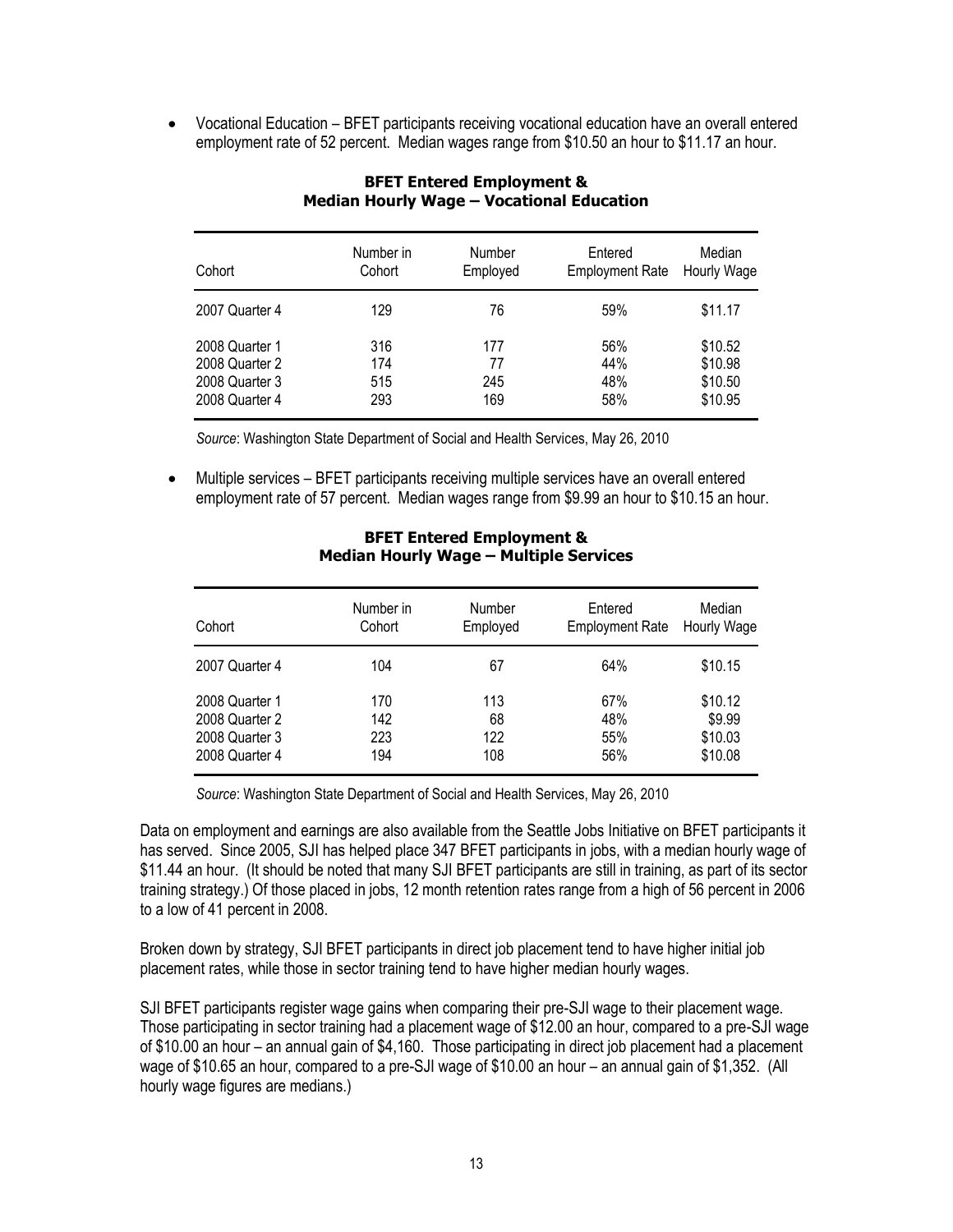|            | Number of<br>Participants | Job<br>Placements* | Median Hourly<br>Wage Rate | 1 year<br>Retention |
|------------|---------------------------|--------------------|----------------------------|---------------------|
| 2005       | 11                        | 10                 | \$11.00                    | 50%                 |
| 2006       | 183                       | 77                 | \$12.00                    | 56%                 |
| 2007       | 258                       | 79                 | \$11.00                    | 46%                 |
| 2008       | 231                       | 76                 | \$11.83                    | 41%                 |
| 2009       | 472                       | 87                 | \$11.00                    | _**                 |
| 2010 (YTD) | 151                       | 18                 | \$10.00                    | _**                 |

### **Seattle Jobs Initiative BFET Job Placements, Median Hourly Wages & Retention Rates**

*Source*: Seattle Jobs Initiative, 2010

\* SJI data capture only full time jobs paying at least \$10 an hour

\*\* Most have yet to reach this milestone

## **Education & Training Outcomes**

Since its establishment in 2005, the state's BFET program has made it possible for almost 11,000 Basic Food recipients to participate in education and training.

From 2005 to 2010, 566 BFET participants have completed or are in the process of completing training as part of SJI's sector training strategy in which SJI's community college partners such as South Seattle Community College provide training and SJI's CBO partners provide wrap around supports and support services. The overall completion/in progress rate is 77 percent.

|      | Enrollments | Completions/<br>In Progress |
|------|-------------|-----------------------------|
| 2005 | 10          | $(90\%)$<br>9               |
| 2006 | 111         | 85 (77%)                    |
| 2007 | 147         | (64%)<br>94                 |
| 2008 | 120         | 89 (74%)                    |
| 2009 | 256         | 209<br>(82%)                |
| 2010 | 89          | (90%)<br>80                 |

#### **Seattle Jobs Initiative BFET Sector Training Enrollments & Completions/In Progress**

*Source*: Seattle Jobs Initiative, 2010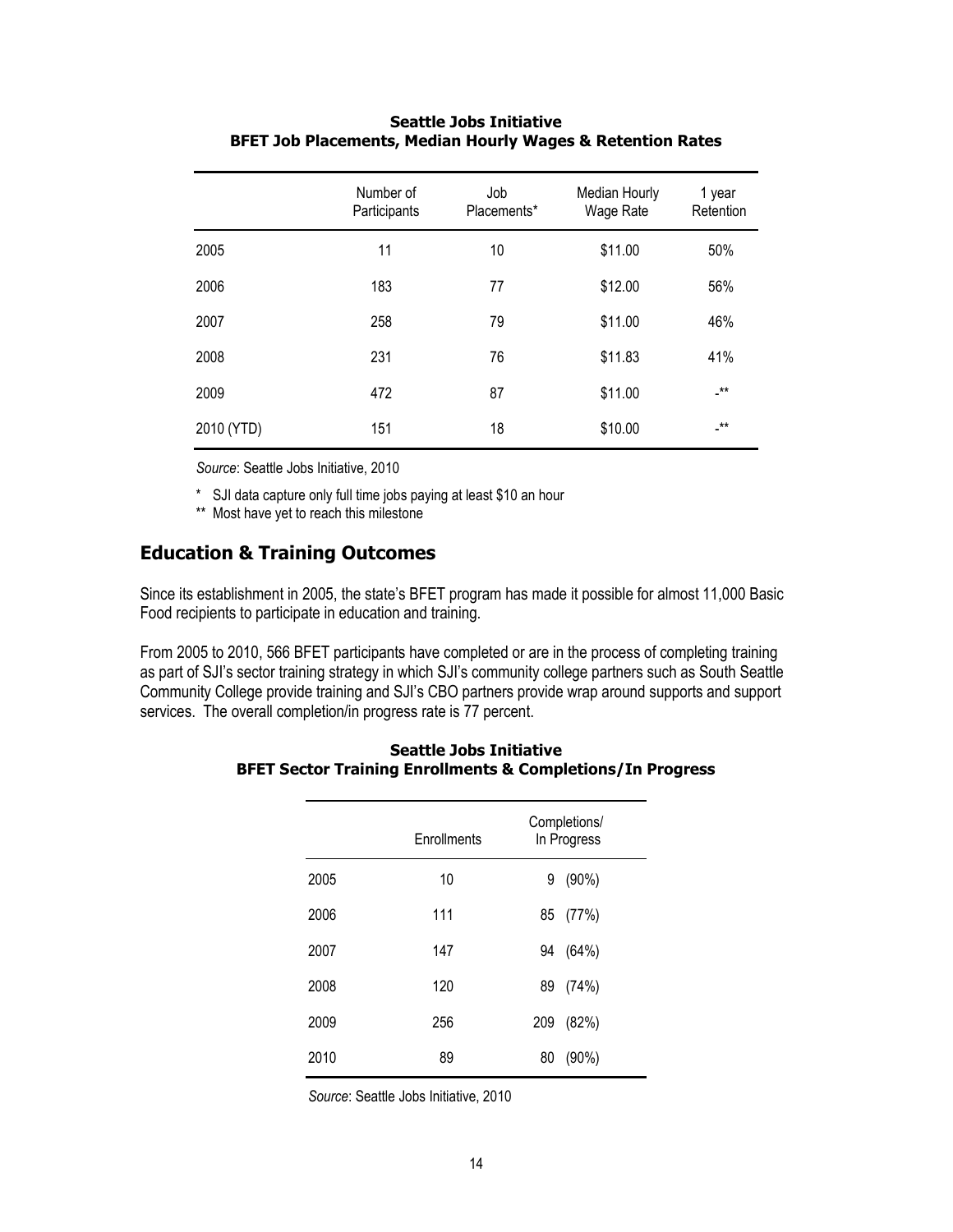BFET participants at South Seattle Community College have education and training completion rates of more than 70 percent. For example, in the 2008-09 academic year, BFET participants enrolled in vocational education (which includes short term, one quarter training as well as longer term programs of up to one year) had a 76 percent completion rate; those enrolled in education programs had a 79 percent completion rate.

|             | Education<br>Completions<br>Enrollments |           | <b>Enrollments</b> | <b>Vocational Education</b><br>Completions |
|-------------|-----------------------------------------|-----------|--------------------|--------------------------------------------|
| 2006-07     | 192                                     | 104 (54%) | 201                | 145 (72%)                                  |
| 2007-08     | 88                                      | 62 (70%)  | 466                | 350 (75%)                                  |
| 2008-09     | 219                                     | 172 (79%) | 768                | 585 (76%)                                  |
| 2009-10 YTD | 164                                     | 135 (82%) | 505                | 399 (79%)                                  |

#### **South Seattle Community College BFET Enrollments & Completions**

*Source*: South Seattle Community College, 2010

BFET participants enrolled at community colleges are also reaching critical student achievement points on the way to the "tipping point" – the completion of at least one year of postsecondary education (or 45 college level credits) and a credential, which research has shown to be key to substantial earnings gains. During the 2008-09 academic year, 78 percent of BFET participants at a sample of three participating community colleges achieved basic skills gains. Thirty four percent reached pre-college points; 20 percent earned their first 15 college credits and another 17 percent their first 30 college credits; and eight percent reached the tipping point. The low portion of BFET participants reaching the tipping point is, in part, a function of time. Not enough time has elapsed for many to reach this point.

### **BFET Student Achievement Points**

| <b>Student Achievement Points</b> | Percent |
|-----------------------------------|---------|
| <b>Basic Skills Gains</b>         | 78%     |
| College Ready                     | 34%     |
| 15 College Level Credits          | 20%     |
| 30 College Level Credits          | 17%     |
| Quantitative Course               | 7%      |
| <b>Tipping Point</b>              | 8%      |

*Source*: State Board for Community and Technical Colleges, 2010

Additional data on the longer term education, employment and earnings outcomes of BFET participants including those completing at least one year of postsecondary education and earning a credential—will be available next year.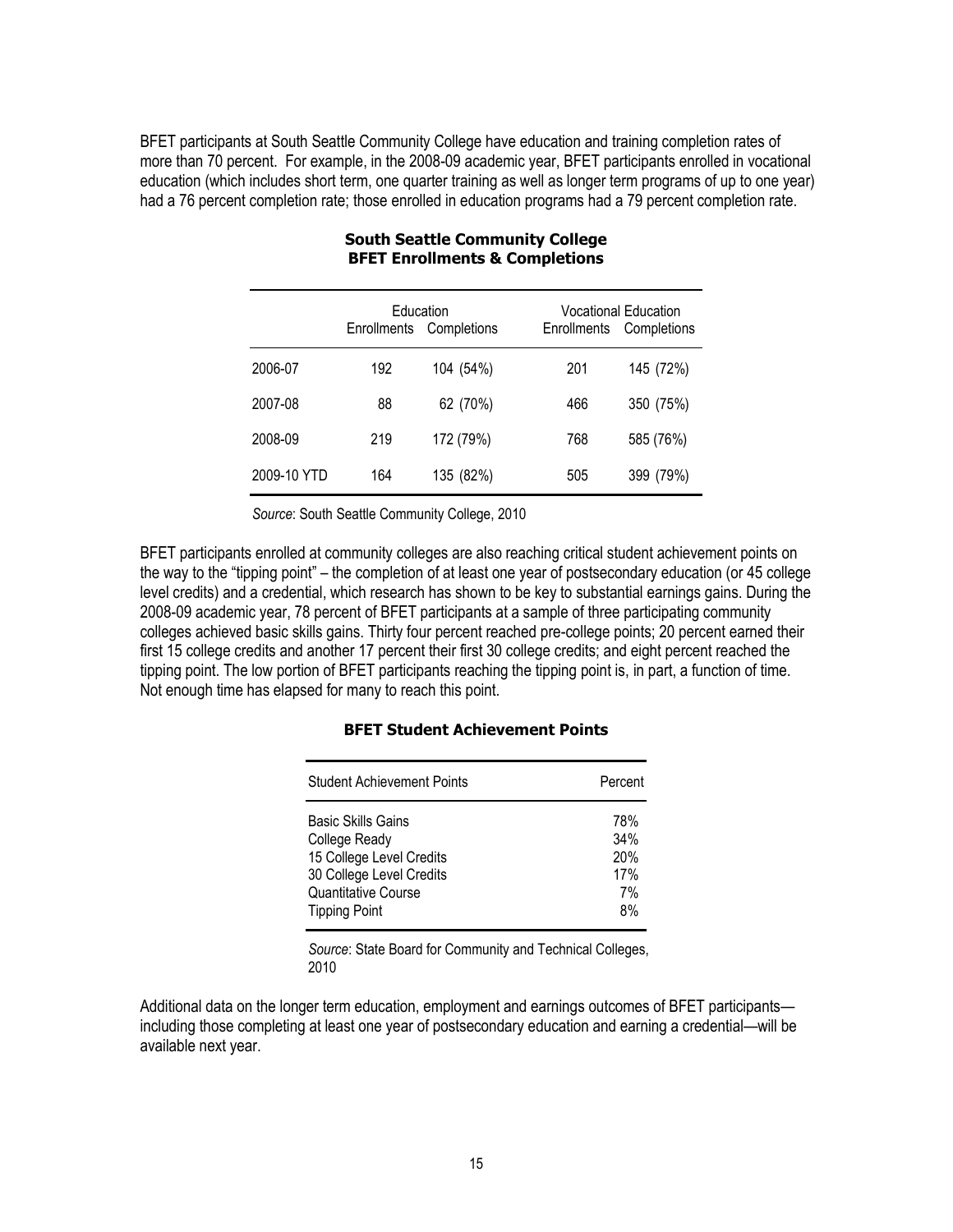## **BFET Participant Profiles**

The stories of BFET participants help put a human face on the numbers.

 Casper is a 20 year old who enrolled in SJI's program after finding it difficult to make ends meet from his temporary laborer job. Casper, who has a GED certificate, found out about the SJI welding program at South Seattle Community College through a friend. Casper enrolled in Basic Food and then BFET. An SJI case manager helped him develop an employment plan, educational goals, and skills for maintaining employment. The case manager also helped him access support services such as transportation and medical related assistance.

Casper earned 20 college credits from the welding program. Shortly after graduating, he got a full time, permanent job as a welder at \$13 an hour. Six months later, he got a raise to \$14 an hour. He has successfully retained his job for 12 months.

 Christopher is a 30 year old homeless BFET participant who heard about SJI at a drug and alcohol treatment facility. Prior to enrolling in SJI's welding program at South Seattle Community College, Christopher attended college for two years, but did not receive a credential. He worked at a sheet metal company, but was laid off after six months. Christopher had many barriers to employment, including his criminal background: he was convicted for first degree burglary. To help participants with criminal backgrounds such as Christopher have a better chance at getting a job, SJI works with employers to showcase participants in a positive light and with participants to develop soft skills such as showing up on time, following instruction, and being personable.

With the help of his case manager, Christopher received housing and transportation assistance. Two months after graduating from the welding program, Christopher was hired as a welder at \$15 an hour. He has successfully retained his job for 12 months.

 Margaret was homeless when the YWCA began working with her, having recently relocated to Seattle with her husband. An initial assessment revealed Margaret's husband was abusive and she requested the YWCA's assistance in leaving him and receiving domestic violence services. She moved into one of the YWCA's shelters and later into transitional housing. During an initial employment skills and interest assessment, Margaret expressed interest in working in the dental field. The YWCA helped her research her options and she identified Seattle Vocational Institute's dental assistant program as the one best able to give her economic security, a career pathway, and a path to self-sufficiency

Margaret was co-enrolled in the YWCA BFET program to help pay for school needs. She also received case management, focusing on housing issues, domestic violence, and job readiness; and later job search assistance.

Margaret successfully completed her dental assistant program and an externship. She then secured—and has retained—a full time job as a periodontal assistant paying \$14.50 an hour to start, plus benefits. She also reached the tipping point, completing at least 45 college level credits and obtaining a certificate.

 Di was enrolled in Bellevue College's electroneurodiagnostic technician program when the YWCA began working with her. One of the YWCA's BFET case managers provided Di job search assistance and one on one coaching. She also attended the YWCA's monthly job club meetings held on campus.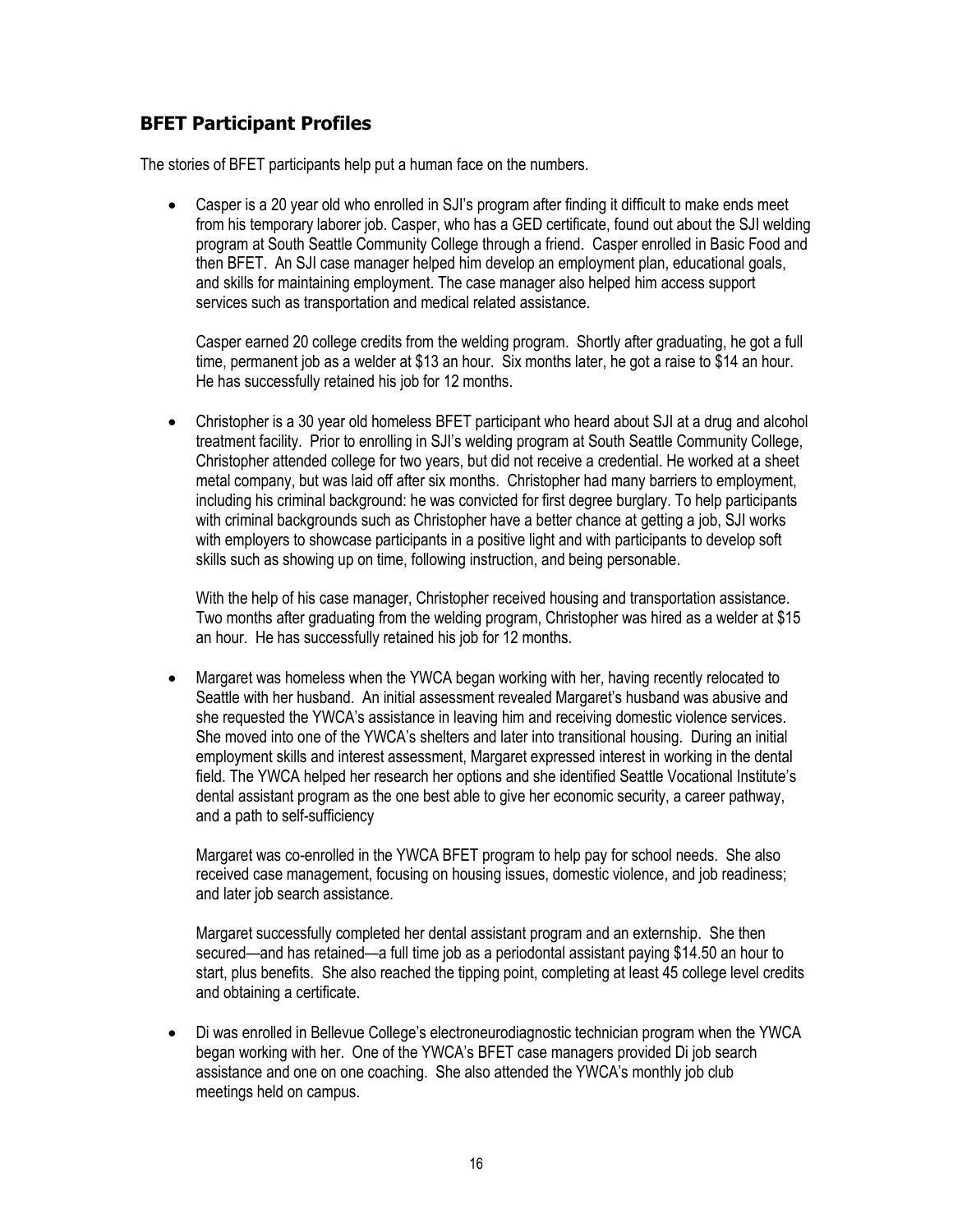Di completed her training and is now employed full time as an electroneurodiagnostic technician at a local hospital, paying \$20.80 an hour – enough to support herself and her daughter.

 Gary was living on the street with a history of alcohol abuse and a negative job history in construction, and had no income when he enrolled at FareStart. FareStart helped him apply for Basic Food and enroll in BFET. Because of BFET, FareStart was able to provide Gary with stable shelter, transportation assistance, and training related supports as he began the 16 week culinary job training and placement program.

After graduation, Gary secured a job as a prep cook and upgraded to transitional housing. Today, Gary has moved into permanent supported housing, has been promoted to assistant manager, and is saving money to move into his own apartment.

 Patricia is a 27 year old mother of two who lives in White Center, having moved to the area in the last year. The move put her in debt; she used her credit cards for food, gas, and lodging during the transition. A friend who said he would help her while she settled in didn't come through. She was running out of money and having difficulty finding a permanent home because she didn't have a job. A landlord finally agreed to rent her a place.

Patricia applied for Basic Food and found out about BFET and the services and supports available through the YWCA, a BFET partner. The YWCA provided her job search assistance and support services, including rental assistance, gift cards to pay for necessities, and gas vouchers. Patricia also enrolled in an Integrated Basic Education and Skills Training (I-BEST) business technology class offered by Highline Community College at the YWCA's learning center in White Center. (Funding for the class came from other sources.) In addition to learning about computers, the class helped Patricia with her confidence. And the certificate she earned gives her more options when looking for a job.

Patricia is now working at the White Center CDA as a parent ambassador as part of Family Connections, a school based program that promotes social networking, brings families together, and connects them to resources and supports, as well as opportunities to become engaged in the community.

 Mike was released from prison after having served a sentence for a violent crime. He grew up surrounded by violence and became immersed in the environment until he eventually offended and became incarcerated. Upon his release, Mike was referred to South Seattle Community College's Life-Skills-to-Work program. During the six week program, Mike's attitude slowly began to change. After completing it, he decided to pursue welding. This was made possible through the BFET program.

During the one quarter welding program, Mike completed his Dual Shield and MIG certificates and become WABO certified. He also got job coaching from the college. Mike now has two job offers to choose from, one from a company that would like to start him at \$13.50 to \$15 an hour and another, at \$17 to \$18 an hour.

The opportunity to enroll in the welding program has opened doors for Mike that he didn't belief were possible. With this opportunity, Mike has surprised many with his commitment, follow through and persistence. Even his community corrections officer said, "This guy has changed. I don't know what you guys did, but I didn't think he'd make it." As a result of the BFET program, Mike has been transformed. The success he has achieved and the confidence he has gained, in addition to the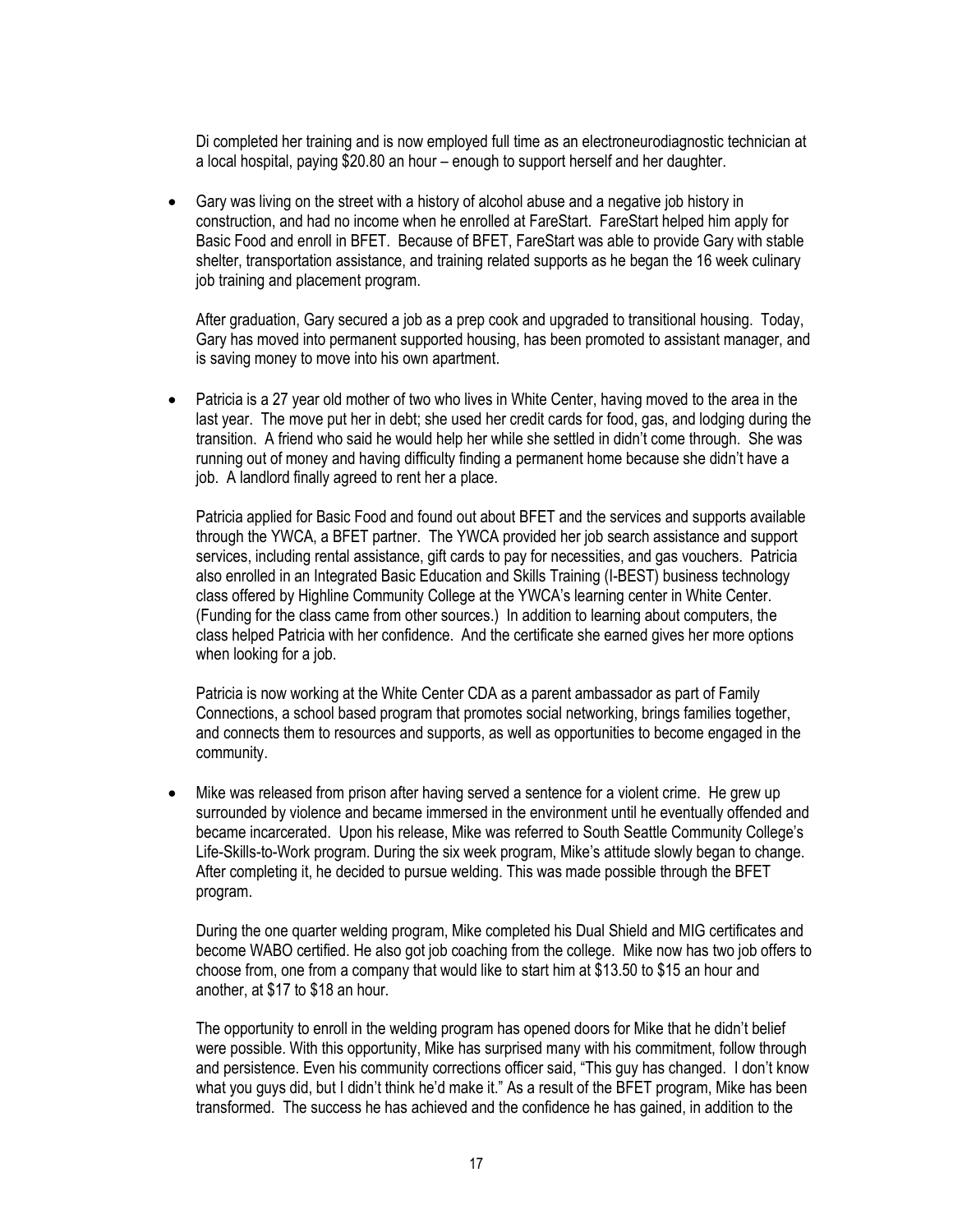livable wage he will be earning, will be significant in his efforts to stay off the streets, out of the correctional system, and self-sufficient.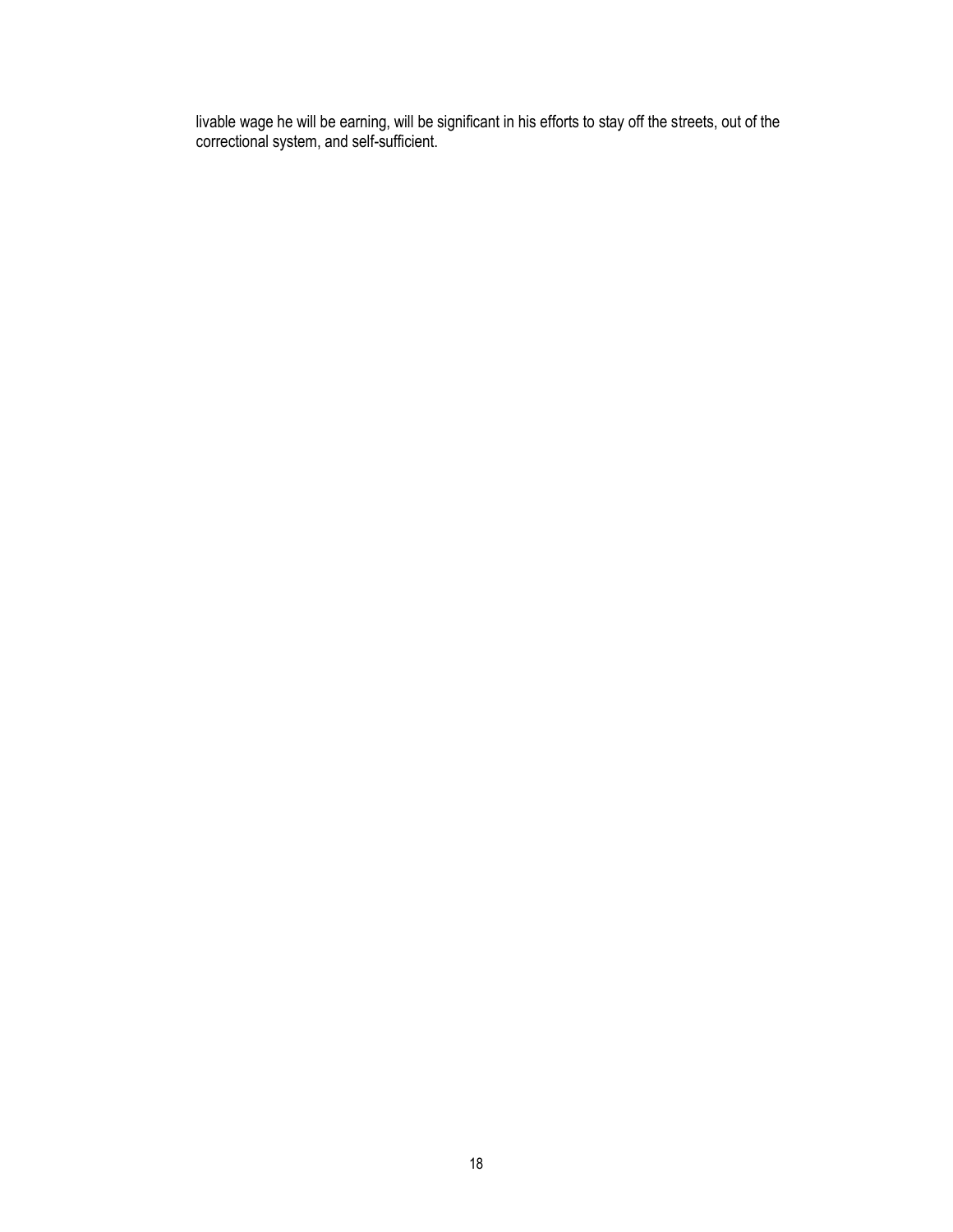## **Conclusion**

The State of Washington's BFET program has helped expand and enhance employment, education, and training opportunities for low income people – specifically, Basic Food recipients. Since its start in 2005, the state's BFET program has served an estimated 14,000 participants. It has made it possible for almost 11,000 Basic Food recipients to receive education and training services from community colleges, including vocational education, from short term training to one year certificate programs; basic education; and high school completion/GED preparation. And over 6,400 have received wrap around supports and support services—and in some instances, vocational education and training—from community based organizations.

BFET partners report that the state's BFET program has made it possible to serve people they would not otherwise have been able to serve. For community colleges such as South Seattle Community College and Bellevue College, it has meant being able to provide education and training services to those who would not otherwise have been able to attend because of lack of resources to pay for tuition, books, and fees. It has also meant being able to provide them services and supports that are key to their success. Likewise, for community based organizations such as FareStart, which provides homeless men and women and those at risk of becoming homeless with culinary job training and placement, the state's BFET program has meant being able to expand their capacity to serve additional participants.

In addition to expanding employment, education, and training services, the state's BFET program has also helped enhance services. For example, participating community colleges are now providing BFET participants services and supports aimed at increasing their success rate, including help navigating the college system, enhanced student advising, and career services. And through community college and CBO partnerships, BFET participants receive not only education and training services, but also wrap around supports and support services.

The state's BFET program has also helped improve the employment and earnings of Basic Food recipients participating in the program. BFET participants have an entered employment rate of 57 percent, with median hourly wages of between \$10.20 an hour and \$10.63 an hour.

Among the questions to be explored next are:

- What are the longer term employment and earnings—as well as educational—outcomes for Basic Food recipients participating in the BFET program?
- What impact does participation in the BFET program have on Basic Food recipients' economic selfsufficiency? What is the effect on Basic Food benefits and other public assistance?
- What are the costs and benefits of BFET? What is the return on investment? Which investments work better?